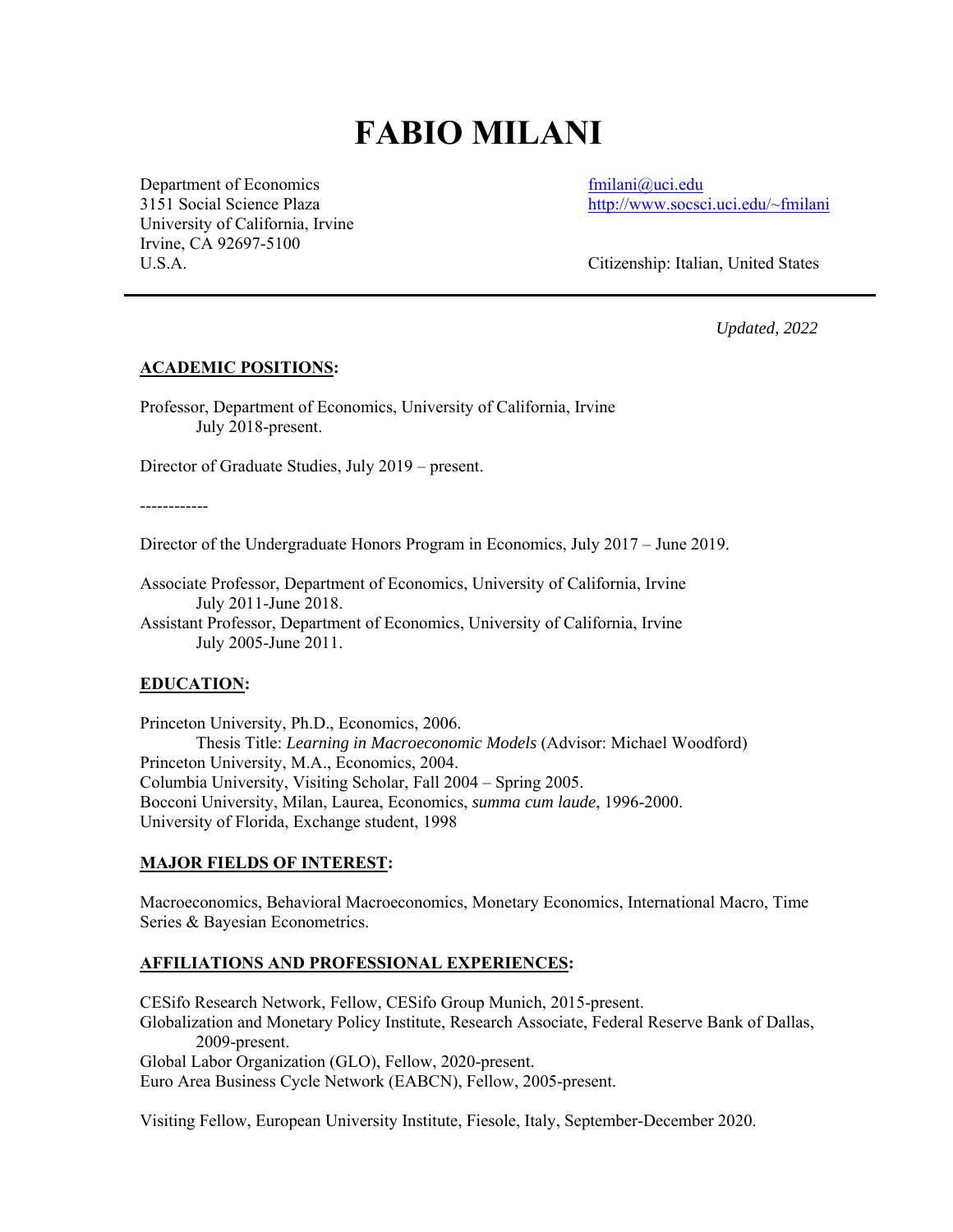Visiting Professor, Universitá di Perugia, September 2015. IFO/CESifo Visiting Researcher, IFO Center on Business Cycle Analysis and Surveys, IFO Institute, Munich, August 2015. Visiting Scholar, Bank of Finland, March 2015. Short-term visit, Bank of Korea, November 2013. Faculty Research Affiliate, Center for Economics & Public Policy (CEPP), UC Irvine, 2011-2015. Bank for International Settlements (BIS) Research Fellowship, Basel, Switzerland, December, 2011. Visiting Scholar, Reserve Bank of New Zealand, August 2009. Visiting Scholar, European Central Bank, September 2007. Dissertation Internship, Federal Reserve Board of Governors, International Finance Division, Washington, DC, June-August 2004.

Visiting Scholar, IGIER – Bocconi University, June-August 2002.

Research Assistant, IGIER – Bocconi University, September 2000-July 2001.

#### **HONORS AND AWARDS:**

Recognition for Outstanding Teaching, Winter and Fall, 2016, Fall 2017. CORCL Single Investigator Innovation Grant #SIIG-2012-13-9, 2013/2014. Single Investigator Innovation Grant #SIIG 21-2007-2008, UC Irvine Academic Senate Council on Research, Computing and Library Resources, 2008/2009. Faculty Career Development Award, UC Irvine, 2008/09. Social Sciences Research & Travel Grant, UC Irvine, 2006/07 to 2017/18. Princeton University Graduate Fellowship, 2001-2005 Graduate School Summer Fellowship, 2001-2005 Princeton APGA Summer Travel Grant, 2003 Ente "Luigi Einaudi" Scholarship, 2002 Bocconi University gold medal for best graduates, 2000 ISU-Bocconi University Laurea Prize, 2000 ISU-Bocconi University Scholarship for study in the US, 1998 ISU-Bocconi University Scholarship and full tuition waiver, 1996-2000

#### **TEACHING:**

Graduate:

*Macroeconomic Theory III* (Ph.D.), UC Irvine, Spring 2012, 2013, 2014, 2015, 2018, 2019, 2021, 2022.

*Macroeconomic Theory II* (Ph.D.), UC Irvine, Winter 2014 (2<sup>nd</sup> half).

*Monetary Economics* (Ph.D.), UC Irvine, Winter 2006, 2008, Fall 2009, 2011.

*Time Series Econometrics* (Ph.D.), UC Irvine, Winter 2007, 2008, 2017, Spring 2010, 2011, 2013.

*Advanced Macroeconomics* (Ph.D.), UC Irvine, Fall 2008,

*(Behavioral Macroeconomics*), Spring 2011, 2020, 2022, Winter 2014 (2nd half), Fall 2016, 2017.

*Empirical Macroeconomics*, Winter 2015. *International Macroeconomics* (Ph.D.), UC Irvine, Winter 2007, Winter 2016. *Independent Study (Econ 299)*, various.

University of Perugia, Ph.D. Lectures on "*Time Series Methods for Macroeconomics*",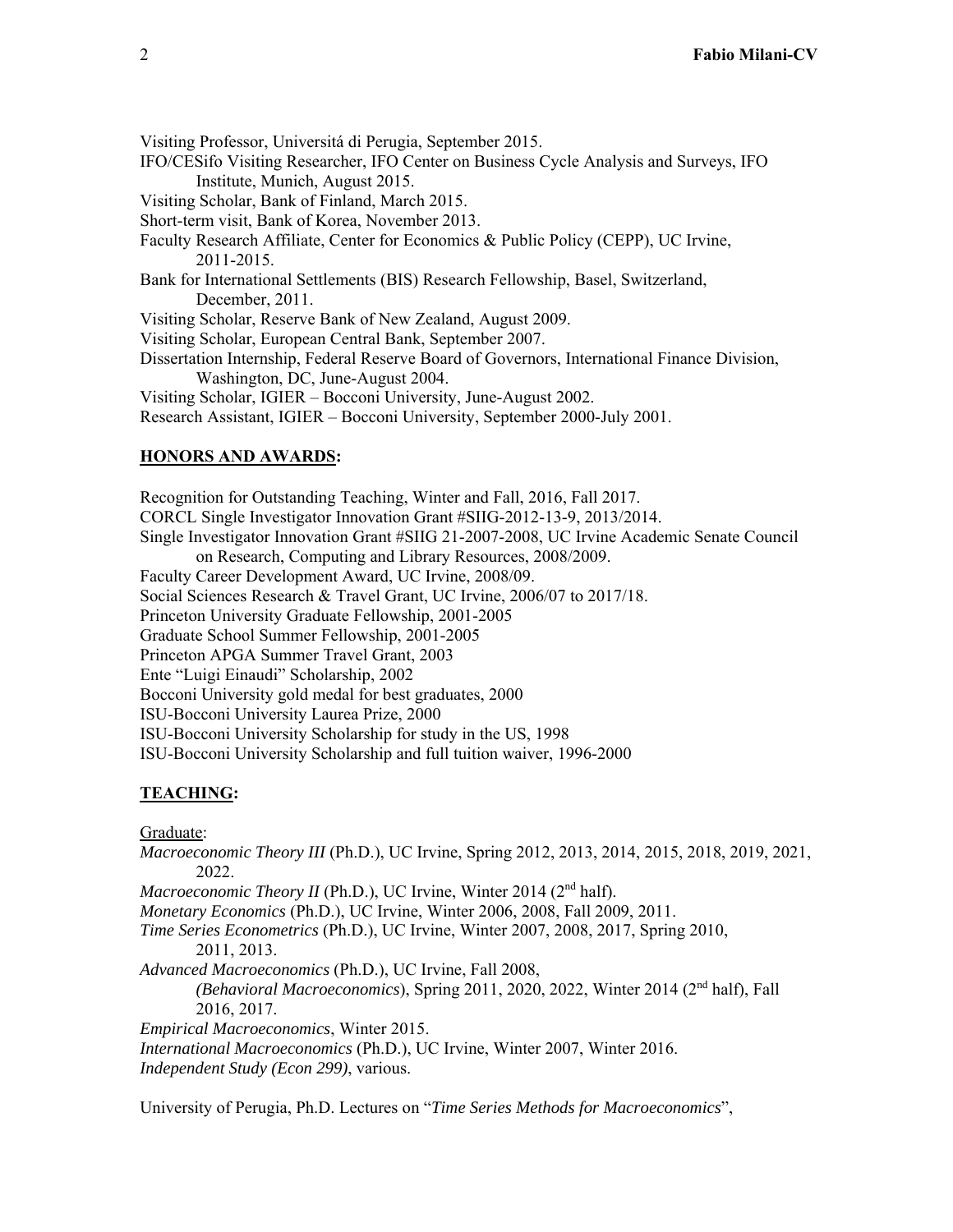September, 2015.

External Examiner, Ph.D. Dissertation, University of British Columbia.

#### Undergraduate:

*Economics Honors Colloquium* (undergraduate honors students), UC Irvine, *I:* Fall 2011, 2012, 2013, 2014, 2016, 2017, 2021, Winter 2015, 2016; *II:* Winter 2011, 2019, 2020, 2021. *Financial Markets and the Macroeconomy* (undergraduate writing course), UC Irvine, Fall 2008, 2009, 2011, 2012, 2018; Winter 2011, 2016, 2017; Spring, 2014, 2015, 2018, 2020; Summer 2012, 2013, 2018, 2020, 2021. *Intermediate Economics III* (Macro, undergraduate), UC Irvine, Fall 2005, 2006, 2007. *Econometrics I* (undergraduate, honors and quantitative econ students), UC Irvine, Fall 2005, 2006, 2007, 2008, 2009. *Money and Banking*, Summer 2012, 2013. *Intermediate Quantitative Economics I (Micro)*, Summer 2020, 2021. *Intermediate Quantitative Economics II (Micro)*, Summer 2021. *Economic Inequality, Social Mobility, and the (Runaway) American Dream* (freshman seminar), Winter 2013. *Economic Inequality and Social Mobility* (freshman seminar), Fall 2014. *Win-Win: Economics through Sports* (freshman seminar), Spring 2015. *Independent Study (Econ 199)*, various. Faculty Advisor Undergraduate Honors Thesis: J. Hsieh (2009-10), B. Wong (2010-11), P. Riscalla (2010-11), A. Hashmi (2010-11), D. Parmar (2013-14), Y. Wang (2015-16), P. Kasmai (2019-20).

Mentor, UROP grants: various.

#### **PUBLICATIONS:**

- **[33] "Expectational Data in DSGE Models"**, forthcoming in *Handbook of Economic Expectations*, edited by R. Bachmann, W. van der Klaauw and G. Topa, Elsevier.
- **[32] "Heterogeneity in Individual Expectations, Sentiment, and Constant-Gain Learning"**, (with Stephen Cole), *Journal of Economic Behavior & Organization*, Volume 188, Pages 627-650, August, 2021.
- **[31] "Heterogeneous Expectations, Indeterminacy, and Postwar US Business Cycles"**, (with Francisco Ilabaca), *Journal of Macroeconomics*, Volume 68, June 2021,103307.
- **[30] "Perceived Uncertainty Shocks, Excess Optimism-Pessimism, and Learning in the Business Cycle"**, (with Pratiti Chatterjee), *Journal of Economic Behavior & Organization*, Volume 179, Pages 342-360, November, 2020.
- **[29] "COVID-19 Outbreak, Social Response, and Early Economic Effects: a Global VAR Analysis of Cross-Country Interdependencies"**, *Journal of Population Economics*, Volume 34, pages 223-252, January, 2021.
- **[28] "Observed Expectations, News Shocks, and the Business Cycle"**, (with Ashish Rajbhandari), *Research in Economics*, Volume 74, Issue 2, pages 95-118, June 2020.
- **[27] "Bounded Rationality, Monetary Policy, and Macroeconomic Stability"**, (with Francisco Ilabaca and Greta Meggiorini), *Economics Letters*, vol. 186, article 108522, 2020.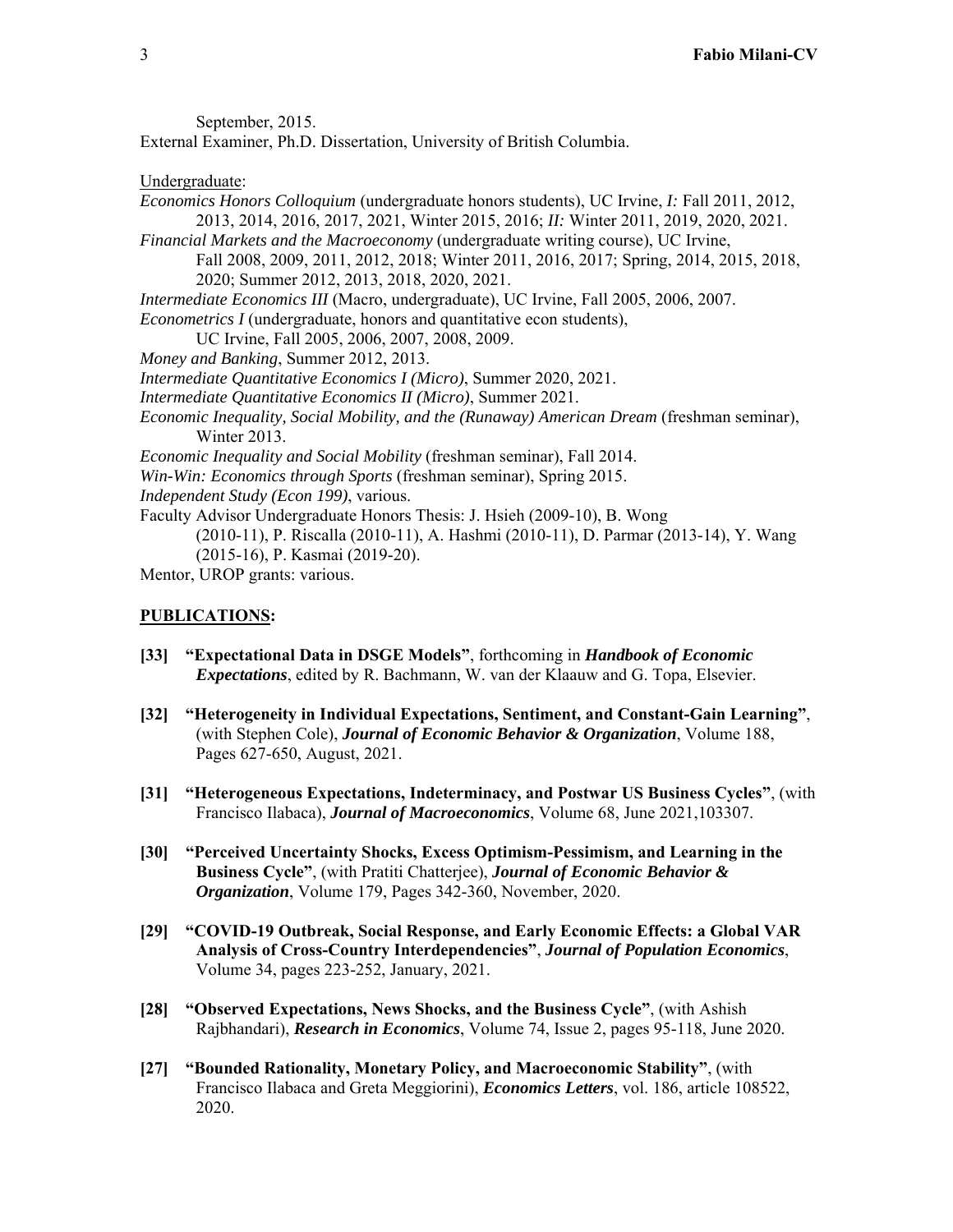- **[26] "Learning and the Evolution of the Fed's Inflation Target"**, *Macroeconomic Dynamics*, 24(8), 1904-1923, 2020.
- **[25] "Expectations and Macro-Housing Interactions in a Small Open Economy: Evidence from Korea"**, *Open Economies Review*, vol. 30, iss. 2, pp. 375-402, April, 2019.
- **[24] "Sentiment and the U.S. Business Cycle"**, *Journal of Economic Dynamics and Control*, vol. 82, pages 289-311, September, 2017.
- **[23] "Learning about the Interdependence between the Macroeconomy and the Stock Market"**, *International Review of Economics & Finance*, vol. 49, pages 223-242, May 2017.
- **[22] "The Misspecification of Expectations in New Keynesian Models: a DSGE-VAR Approach"**, (with Stephen J. Cole), *Macroeconomic Dynamics*, 23(3), 974-1007, April, 2019.
- **[21] "The Effects of Globalization on Macroeconomic Dynamics in a Trade-Dependent Economy: the Case of Korea"**, (with Sung Ho Park), *Economic Modelling*, Volume 48, pages 292-305, August, 2015. Special issue *"Current Challenges on Macroeconomic Analysis and International Finance Modelling"*.
- **[20] "Learning and Time-Varying Macroeconomic Volatility"**, *Journal of Economic Dynamics and Control*, vol. 47, pages 94-114, October, 2014.
- **[19] "The Modeling of Expectations in Empirical DSGE Models: a Survey"**, *Advances in Econometrics*, Volume 28, pages 3-38, 2012.
- **[18] "Expectation Formation and Monetary DSGE Models: Beyond the Rational Expectations Paradigm"**, (with Ashish Rajbhandari), *Advances in Econometrics*, Volume 28, pages 253-288, 2012.
- **[17] "The Effects of Monetary Policy "News" and "Surprises"",** (with John Treadwell), *Journal of Money, Credit and Banking*, Vol. 44, Iss. 8, pages 1667-1691, December 2012.
- **[16] "Expectation Shocks and Learning as Drivers of the Business Cycle",** *Economic Journal*, Vol. 121, Iss. 552, pages 379-401, 2011.
- **[15] "The Impact of Foreign Stock Markets on Macroeconomic Dynamics in Open Economies: a Structural Estimation"**, *Journal of International Money and Finance*, vol. 30(1), pages 111-129, 2011.
- **[14] "Has Globalization Transformed U.S. Macroeconomic Dynamics?"**, *Macroeconomic Dynamics*, Vol. 16, pages 204-229, April 2012.
- **[13] "Global Slack and Domestic Inflation Rates: A Structural Investigation for G-7 Countries"**, *Journal of Macroeconomics*, Volume 32, Issue 4, pp. 968-981, December 2010.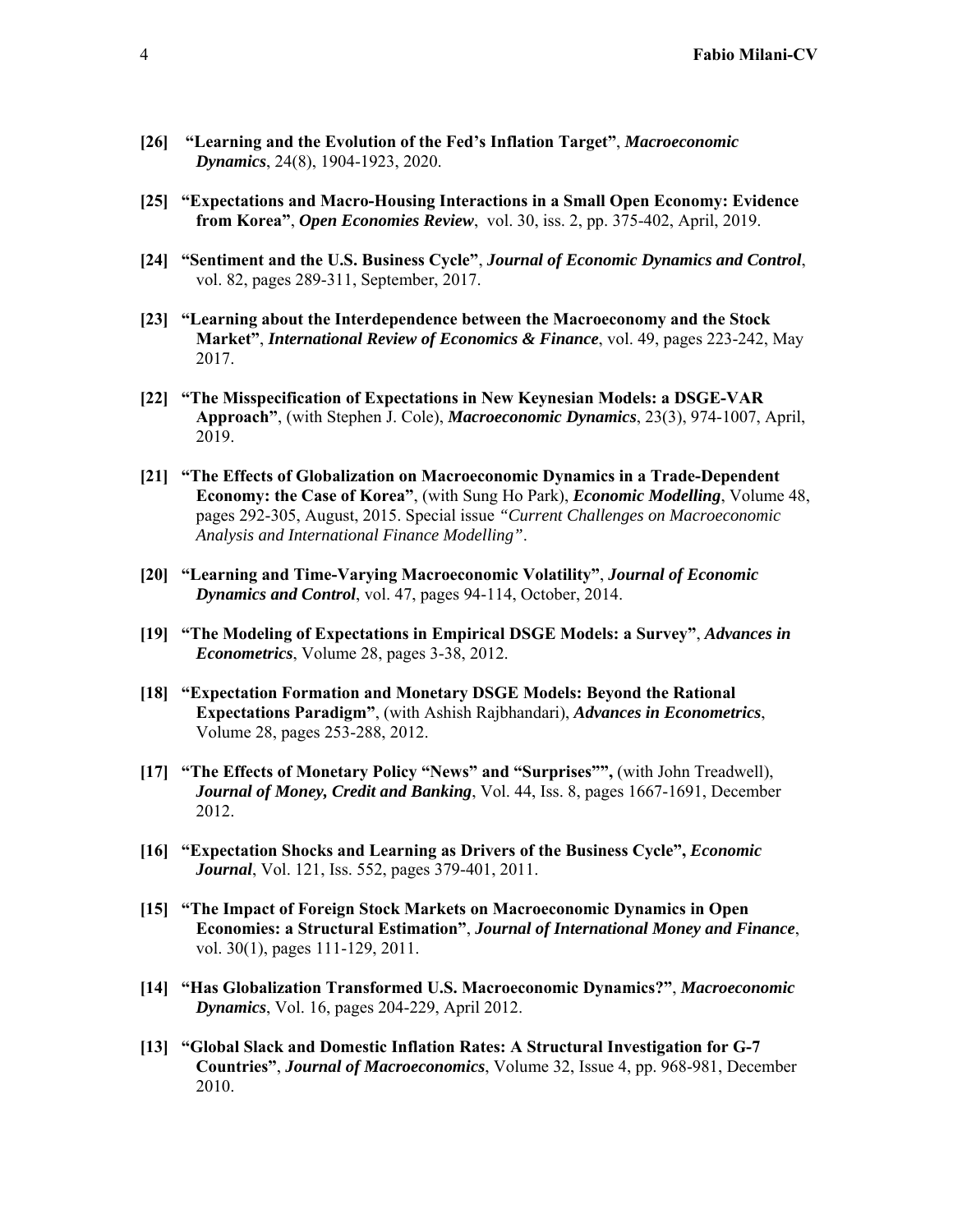- **[12] "Public Option and Private Profits: What do Markets Expect?"**, *Applied Health Economics and Health Policy*, Volume 8, Number 3, pp. 155-165, May 2010**.**
- **[11] "Expectations, Learning, and the Changing Relationship between Oil Prices and the Macroeconomy"**, *Energy Economics*, Volume 31, Issue 6, November 2009, pages 827- 837 (Issue on "Energy Sector Pricing and Macroeconomic Dynamics").
- **[10] "Does Global Slack Matter More than Domestic Slack in Determining U.S. Inflation?"**, *Economics Letters*, Volume 102, Issue 3, March 2009, pages 147-151.
- **[9] "Political Business Cycles in the New Keynesian Model"**, *Economic Inquiry*, Volume 48, Issue 4, pages 896–915, October 2010.
- **[8] "Adaptive Learning and Macroeconomic Inertia in the Euro Area"**, *Journal of Common Market Studies*, Volume 47, Issue 3, pp. 579-599, June, 2009.
- **[7] "Learning, Monetary Policy Rules, and Macroeconomic Stability"**, *Journal of Economic Dynamics and Control*, Vol. 32, No. 10, October 2008, pages 3148-3165.
- **[6] "Monetary Policy with a Wider Information Set: a Bayesian Model Averaging Approach"**, *Scottish Journal of Political Economy*, Vol. 55, No. 1, February 2008, pages 1-30.
- **[5] "Expectations, Learning and Macroeconomic Persistence",** *Journal of Monetary Economics*, Volume 54, Issue 7, October 2007, Pages 2065-2082.
- **[4] "Econometric Issues in DSGE Models"**, (with Dale J. Poirier)**.** Comment on 'Bayesian Analysis of DSGE Models' by An and Schorfheide, *Econometric Reviews*, special issue on "Bayesian Dynamic Econometrics", Volume 26, Issue 2 – 4, March 2007, pages 201 - 204.
- **[3] "A Bayesian DSGE Model with Infinite-Horizon Learning: Do "Mechanical" Sources of Persistence Become Superfluous?"**, *International Journal of Central Banking*, vol. 2(3), pp. 87-106, September 2006.
- **[2] "Structural Factor-Augmented VARs (SFAVARs) and the Effects of Monetary Policy"**, (with Francesco Belviso), *Topics in Macroeconomics*, Vol. 6, Iss. 2, October 2006.
- **[1] "Parameter Instability, Model Uncertainty and the Choice of Monetary Policy"**, (with Carlo Favero), *Topics in Macroeconomics*, Vol. 5, Iss. 1, February 2005.

#### **Working Papers:**

**"Behavioral New Keynesian Models: Learning vs. Cognitive Discounting"**, (with Greta Meggiorini), April, 2021.

**"Evolving Beliefs and Animal Spirits in the Euro Area"**, (with Nikolaos Charalampidis).

#### Older:

**"Adaptive Learning and Inflation Persistence"**, June 2004.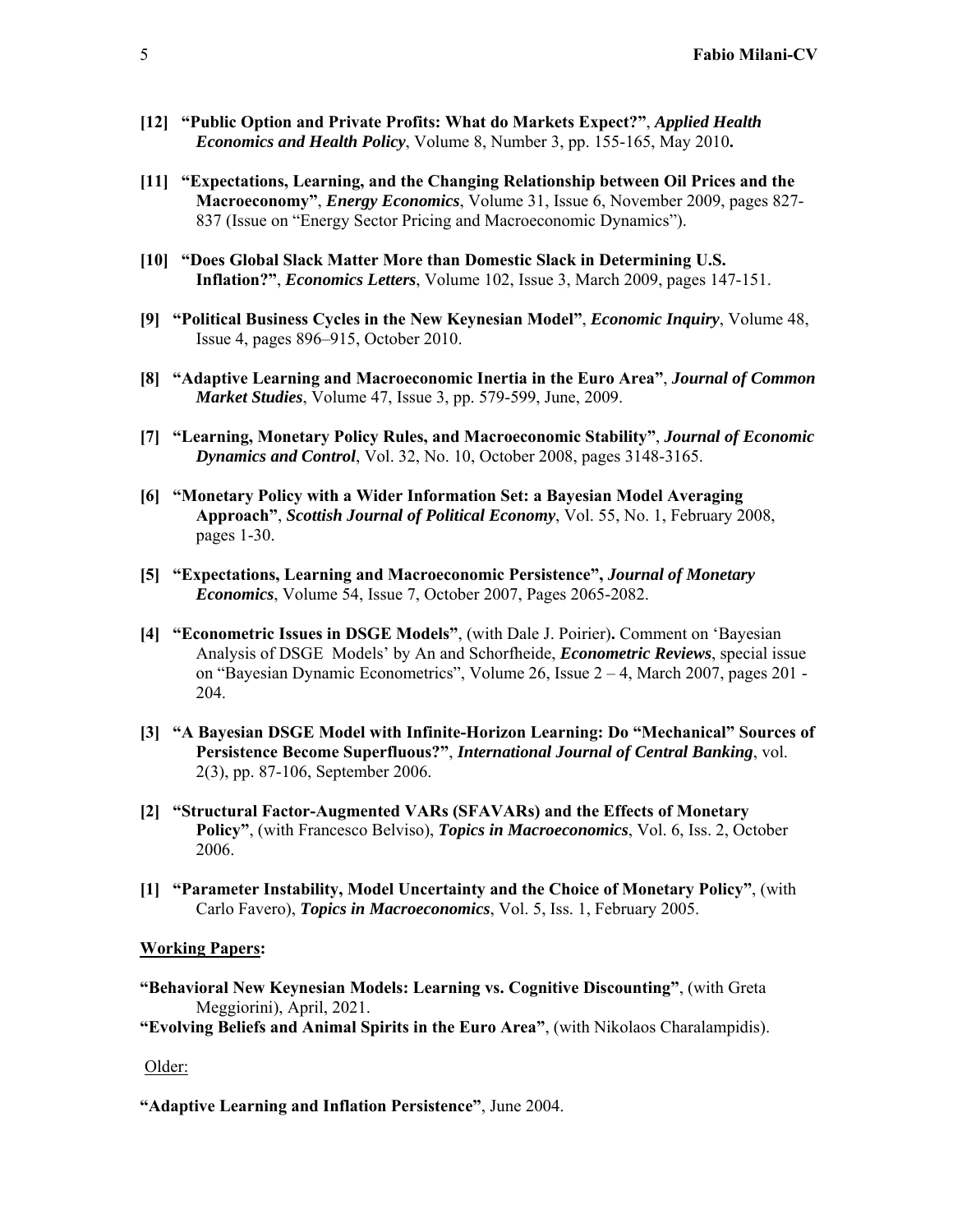#### **CONFERENCES AND INVITED PRESENTATIONS:**

*62nd Annual Conference of the Italian Economic Association (online)*, October 26-29, 2021. *Conference for Handbook of Economic Expectations (online)*, September 29-October 1, 2021. *3rd Warsaw Money-Macro-Finance Conference (online)*, June 3-4, 2021.

- *Journal of Population Economics (online) Workshop*, hosted by UNU-MERIT, Maastricht University, November 19, 2020.
- *8th Annual West Coast Workshop in International Finance*, University of Washington, Seattle, November 9, 2019. Discussant ("Is Exchange Rate Disconnected After All?", by Yu-Chin Chen, Ippei Fujiwara, Yasuo Hirose).
- *50th Anniversary Money, Macro, Finance Conference*, London School of Economics, September 4-6, 2019.
- *24th International Conference "Computing in Economics and Finance"*, Universita' Cattolica, Milan, June 19-21, 2018.
- *52nd Conference of the Canadian Economics Association*, McGill University, Montréal, June 1-2, 2018.
- *Applied Econometrics and Forecasting in Macroeconomics and Finance Workshop*, Federal Reserve Bank of St. Louis, April 13, 2018.
- *26th Symposium of the Society for Nonlinear Dynamics and Econometrics*, Keio University, Tokyo, March 19-20, 2018.
- *Midwest Macroeconomics Meetings*, Federal Reserve of Kansas City, November 4-6, 2016.

*California Macroeconomics Conference*, Claremont McKenna College, October 28, 2016. *Workshop on Animal Spirits in the Economy: Empirical Expectations in Macroeconomics*, Utrecht University, June 9, 2016.

- *23rd Symposium of the Society for Nonlinear Dynamics and Econometrics*, BI Norwegian Business School, Oslo, March 19-20, 2015.
- *Norges Bank and CAMP Workshop on "Empirical Macroeconomics"*, Oslo, March 18, 2015.
- *"Counterfactuals and Policy Analysis"*, Center for Applied Financial Economics, University of Southern California, November 20, 2014. Discussant ("Monetary/Fiscal Policy Mix and Agents' Beliefs" by Francesco Bianchi and Cosmin Ilut).
- *Conference on Behavioral Aspects in Macroeconomics and Finance*, Milan, Italy, November 13- 14, 2014.
- *Society for Economic Dynamics, Annual Meeting*, University of Toronto, June 26-28, 2014.
- *20th International Conference "Computing in Economics and Finance"*, BI Norwegian Business School, Oslo, June 22-24, 2014.
- *18th Conference on Macroeconomic Analysis and International Finance*, University of Crete, Greece, May 29-31, 2014. Presenter and Discussant ("Multi-Step Analysis of Public Finances Sustainability", by Afonso and Rault).
- *"Econometrics for Macroeconomics and Finance"*, Hitotsubashi University, Tokyo, March 15-16, 2014. Invited speaker.
- *"Expectations in Dynamic Macroeconomic Models"*, Federal Reserve Bank of San Francisco, August 8-10, 2013.
- *North American Summer Meeting of the Econometric Society*, University of Southern California, Los Angeles, June 13-16, 2013.
- *Royal Economic Society, Annual Conference,* Royal Holloway, University of London, U.K., April 3-5, 2013.
- *Midwest Macroeconomics Meetings*, University of Colorado, Boulder, CO, November 9-11, 2012. *Ghent Workshop on Empirical Macroeconomics,* May 31-June 1, 2012, Ghent, Belgium. Invited speaker.
- *10th Advances in Econometrics Conference on "DSGE Modeling in Macroeconomics*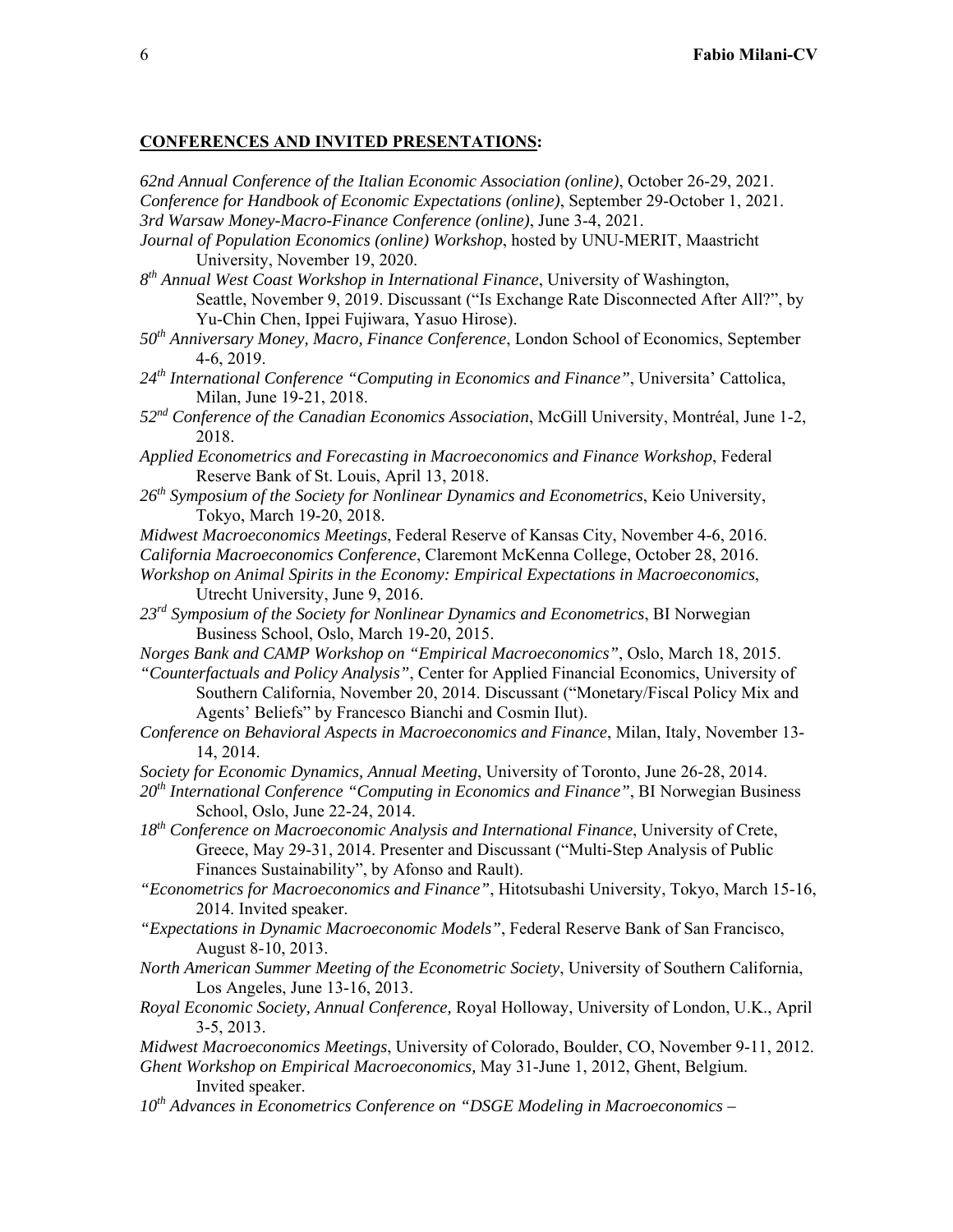*Estimation, Evaluation, and New Developments"*, SMU, Dallas, TX, November 4-6, 2011.

- *"Expectations in Dynamic Macroeconomic Models"*, University of St Andrews, August 31 September 2, 2011.
- *6th Eurostat Colloquium on "Modern Tools for Business Cycle Analysis"*, Luxembourg, September 26-29, 2010.
- *NBER Summer Institute on Dynamic Equilibrium Models*, NBER, Cambridge, MA, July 15-16, 2010.
- *2010 Midwest Macroeconomics Meetings*, Michigan State University, East Lansing, MI, April 30- May 2, 2010.
- *Royal Economic Society, Annual Conference,* University of Surrey, U.K., March 29-31, 2010.

*6th ECB Workshop on Forecasting Techniques: Forecasting, Real-time and Survey data,* European Central Bank, Frankfurt, 5-6 March 2010.

- *American Economic Association Annual Meeting*, Atlanta, GA, January 3-5, 2010.
- *8th Workshop on "Macroeconomic Dynamics: Theory and Applications"*, University of Pavia, Italy, December 21, 2009.
- *"Business Cycles: Theoretical and Empirical Advances" Conference*, UC Riverside, April 10-11, 2009.
- *"Learning and Macroeconomic Policy"* Conference, University of Cambridge, Cambridge, UK, 12-13 September, 2008.
- *23rd European Economic Association Annual Congress* in Milan, Italy, August 27-31, 2008.
- *3rd Learning Week*, 7-9 July 2008, Federal Reserve Bank of Saint Louis.
- *5th International Research Forum on Monetary Policy*, European Central Bank, Frankfurt, June 26-27, 2008.
- *12th Conference on Macroeconomic Analysis and International Finance*, Crete, Greece, May 29- 31, 2008. Presenter and Discussant ("The effects of house prices on household saving: the case of Italy", by Calcagno, Fornero, and Rossi).
- *16th Society for Nonlinear Dynamics and Econometrics Conference* FRB San Francisco, April 3- 4, 2008.
- *European Public Choice Society Annual Meeting*, Jena, Germany, 27-30 March, 2008. Presenter and Discussant ("Political Budget Cycles and Election Outcomes", by J. Klomp).
- *Royal Economic Society, Annual Conference,* University of Warwick, U.K., 17-19 March, 2008. *Public Choice Society, Annual Meeting*, San Antonio, TX, 6-9 March, 2008.
- *Southern Economic Association Annual Meeting*, New Orleans, 18-21 November, 2007.
- *"Expectations and Business Cycle Dynamics"*, 8th Annual Bank of Finland/CEPR Conference, 1–2 November 2007, Bank of Finland, Helsinki.
- *Inflation Targeting, Central Bank Independence and Transparency*, University of Cambridge, Cambridge, UK, 15-16 June 2007. Discussant.
	- ("Revealing the Secrets of the Temple: the Value of Publishing Central Bank's Forecasts" by Glenn Rudebusch and John Williams).
- *Missouri Economics Conference*, University of Missouri, Columbia, 30-31 March, 2007.
- *American Economic Association Annual Meeting*, Chicago, 4-7 January, 2007, Session:

Bayesian Estimation of DSGE Models, Discussant.

("Monetary Policy with Model Uncertainty: Distribution Forecast Targeting" by Noah Williams and Lars Svensson).

*Workshop on Methods and Applications for Dynamic Stochastic General Equilibrium Models*, Federal Reserve Bank of Cleveland, 27-28 October, 2006. Discussant ("The Lucas

Critique and the Stability of Empirical Models", by Thomas Lubik and Paolo Surico). *EABCN/CEPR Workshop on Estimation and Empirical Validation of Structural Models for*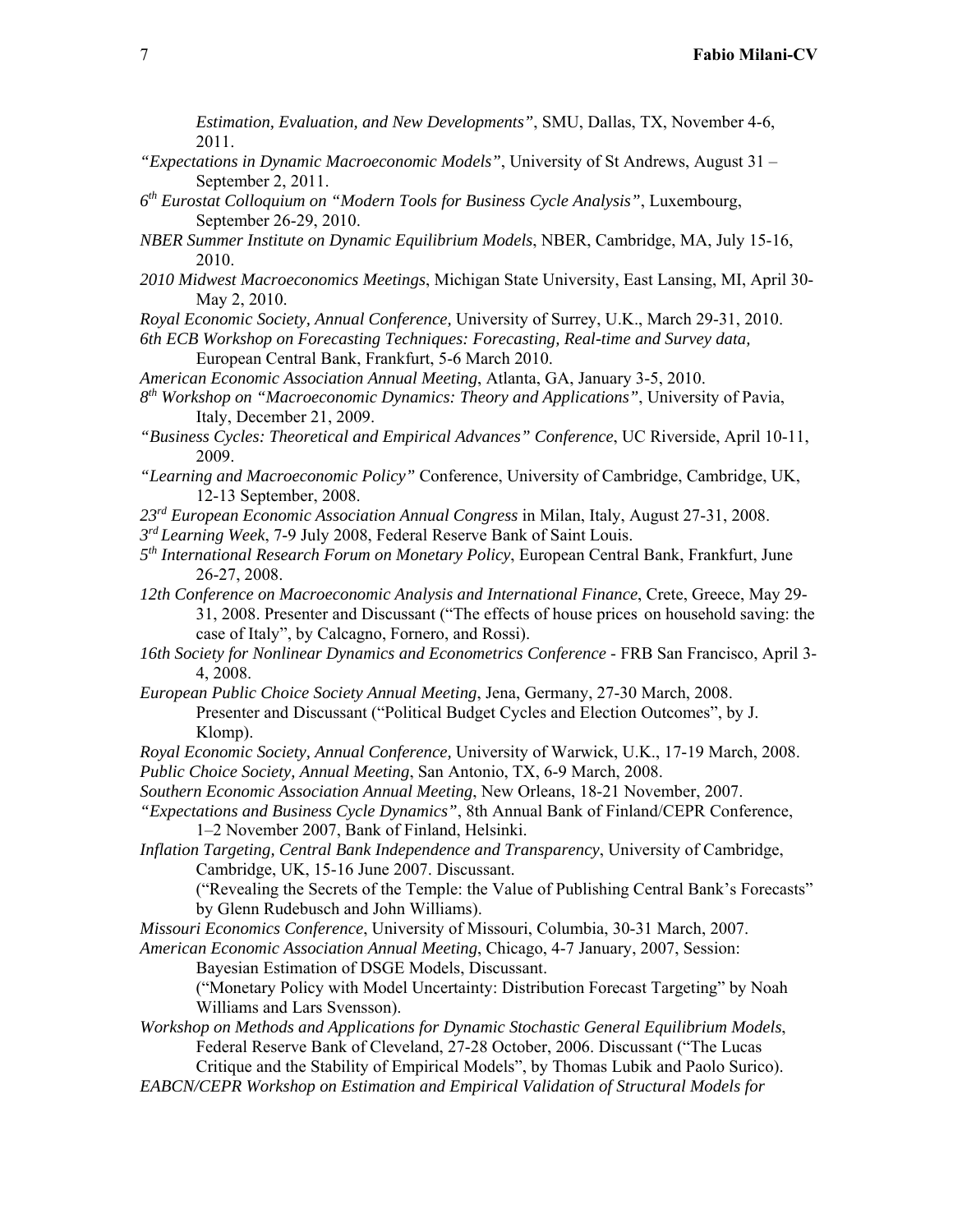*Business Cycle Analysis*, 29-30 August 2006, Zurich, Switzerland*.* Discussant (discussed "Evaluating an Estimated New Keynesian Small Open Economy Model", by Adolfson, Laséen, Lindé, and Villani).

*European Economic Association Annual Meeting* in Vienna, Austria, 24-28 August 2006. *1st Learning Week*, Federal Reserve Bank of Saint Louis, 10-14 July 2006.

*12th International Conference of Computing in Economics and Finance* in Limassol, Cyprus, 22-25 June 2006.

- *IV Workshop Dynamic Macroeconomics: Theory and Applications,* University of Bologna, Italy, 20 December 2005.
- *Empirical Methods and Applications for Dynamic Stochastic General Equilibrium Models and Factor Models*, Federal Reserve Bank of Cleveland, 14-15 October, 2005.
- *9th World Congress of the Econometric Society* in London, UK, 19-24 August 2005.

*University of Pennsylvania IUSC*, October, 2004.

- *II Workshop Dynamic Macroeconomics: Theory and Applications,* Milan, Italy, 19 December 2003.
- *"Heterogeneous Information and Modeling of Monetary Policy"*, Bank of Finland/CEPR Annual Workshop, Helsinki, Finland, 2-3 October 2003.

*European Economic Association Annual Meeting* in Stockholm, Sweden, 20-24 August 2003.

*9th International Conference of Computing in Economics and Finance* in Seattle, WA, 11-13 July 2003.

*North American Summer Meeting of the Econometric Society* in Evanston, IL, 26-29 June 2003.

#### **Seminars:**

*University of California, Riverside* (May, 2019), *University of California, Davis* (January, 2019), *National Bank of Poland* (September, 2017)*, Utrecht University School of Economics* (June, 2016), *Bank of Korea* (November, 2015), *Universitá di Perugia, Italy* (September, 2015), *IFO Institute for Economic Research - University of Munich* (August, 2015), *Copenhagen Business School* (November, 2013), *Bank of Korea* (two dates, November, 2013)*, Bank of Canada* (June, 2013), *Louisiana State University* (January, 2013), *California State University, Fullerton*  (November, 2012), *Bank for International Settlements* (December, 2011), *Bank of England*  (September, 2011), *University of California, San Diego* (January, 2010), *University of Otago, New Zealand* (August 2009), *University of Auckland, New Zealand* (August 2009), *Reserve Bank of New Zealand* (August 2009), *University of California, Irvine* (May 2009), *University of Southern California* (October 2007), *Federal Reserve of Saint Louis* (May 2007), *University of California, Davis* (December 2006), *Federal Reserve of San Francisco* (May 2006), *University of California, Riverside* (April 2006), *European Central Bank, University of Frankfurt CFS, Deutsche Bundesbank* (July 2005), *SUNY at Stony Brook* (2005), *Federal Reserve Board of Governors* (2005), *North Carolina State University* (2005), *Federal Reserve Bank of New York* (2005), *University of California, Irvine* (2005), *Columbia University* (2004), *Princeton University* (October 2004, March 2004, December 2003), *Federal Reserve Board of Governors* IF Workshop (June 2004, August 2004).

#### **Other:**

Program Committee, *Society for Economic Measurement Conference*, MIT, Cambridge, MA, July 26-28, 2017.

Program Review Committee, INFINITI Conference on International Finance, Valencia, 2017.

*Reserve Bank of New Zealand*, Mini-Course on Learning in Macroeconomic Models, August,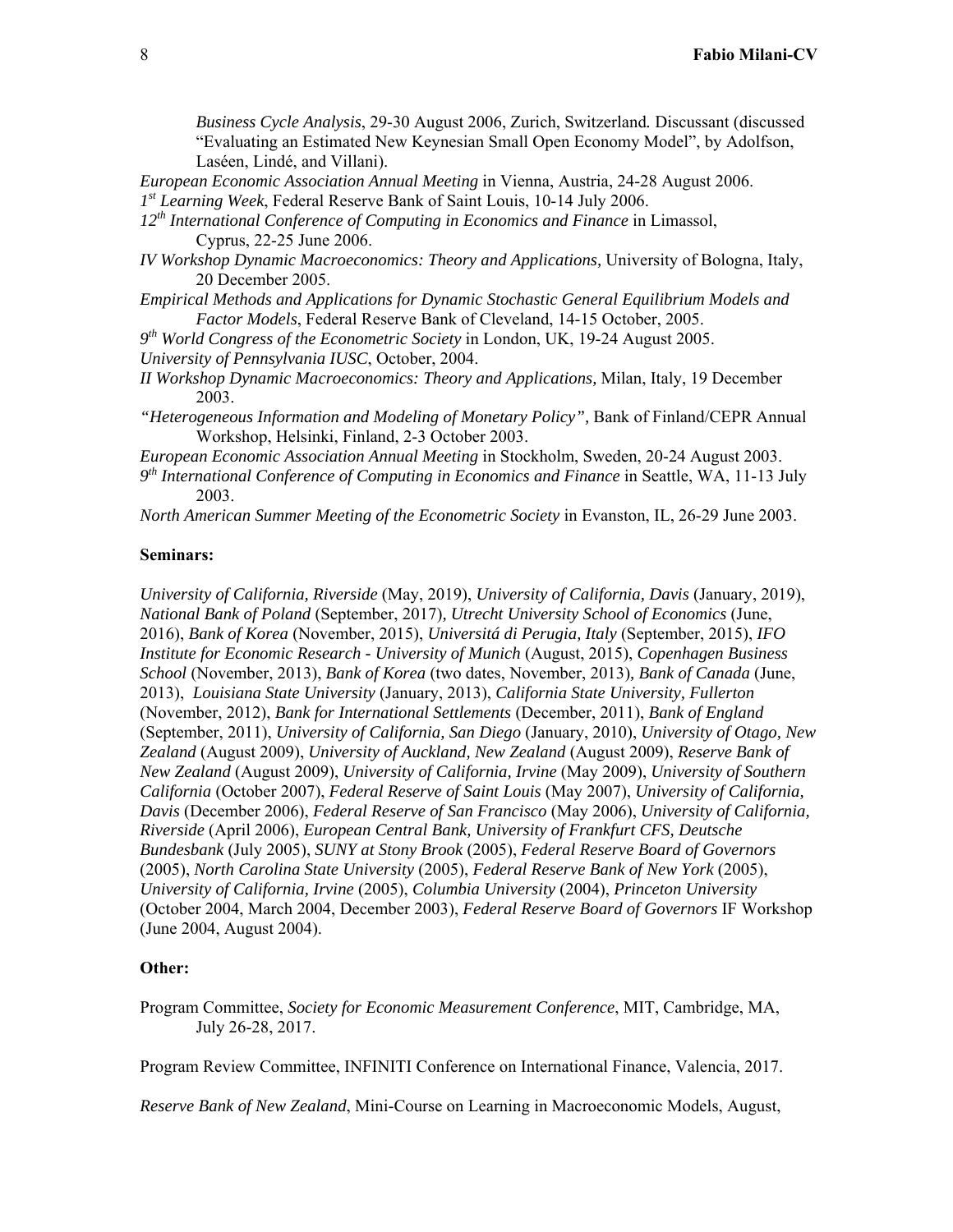2009.

- *European Central Bank*, (Internal) Workshop on "Expectations and Learning", November 8, 2006, Frankfurt, Germany.
- Program Review Committee Member, 6<sup>th</sup> INFINITI Conference on International Finance, *"Micro and Macro Foundations of International Financial Integration"***,** Dublin 9-10 June, 2008.
- Session Organizer: *12th International Conference of Computing in Economics and Finance***,** Limassol, Cyprus, 22-25 June 2006.

### **EDITORIAL ACTIVITY:**

Co-Editor, *Advances in Econometrics*, Volume 28 on *"DSGE Models in Macroeconomics: Estimation, Evaluation, and New Directions"* (with Nathan Balke, Fabio Canova, Mark Wynne), 2011-2012.

#### **REFEREE**:

*American Economic Review, Econometrica, Journal of Political Economy, Review of Economic Studies, Journal of Monetary Economics, Economic Journal, The Lancet, Journal of Econometrics, Journal of Economic Literature, Journal of Business and Economic Statistics, Journal of the European Economic Association, Quantitative Economics, Journal of Money, Credit, and Banking, American Economic Journal: Macroeconomics, Review of Economics and Statistics, International Economic Review, Journal of International Economics, Journal of Economic Theory, Journal of Economic Dynamics and Control, Review of Economic Dynamics, Journal of Applied Econometrics, European Economic Review, Oxford Bulletin of Economics and Statistics, Oxford Economic Papers, Macroeconomic Dynamics, Journal of Population Economics, Economic Inquiry, Economics Letters, Journal of Macroeconomics, Berkeley Journals in Macroeconomics, Studies in Nonlinear Dynamics & Econometrics, International Journal of Central Banking, Economic Modelling, Open Economies Review, Energy Economics, Advances in Econometrics, Journal of Economic Behavior and Organization, European Journal of Political Economy, Journal of Economic Psychology, Empirical Economics, Journal of Comparative Economics, Applied Economics, Research in Economics, Regional Science Policy and Practice, Bulletin of Economic Research, International Journal of Mathematical Modelling and Numerical Optimisation, Economics of Governance, Economics Bulletin, World Economy, Chinese Economy, Bank of England WP series, ISAE Working Paper series.* 

Outstanding Referee, Journal of Monetary Economics, 2018.

Outstanding Referee, Journal of Economic Dynamics and Control, 2017.

Outstanding Referee, European Economic Review, 2017.

- Book reviews in: Macroeconomics, International Macroeconomics, Econometrics (Blackwell Publishing, McGraw-Hill, W.W. Norton & Co., Pearson, Bridgepoint).
- Italy's *National Agency for the Evaluation of Universities and Research Institutes* and Italian *Ministry of Education, University and Research*, Reviewer for Economics.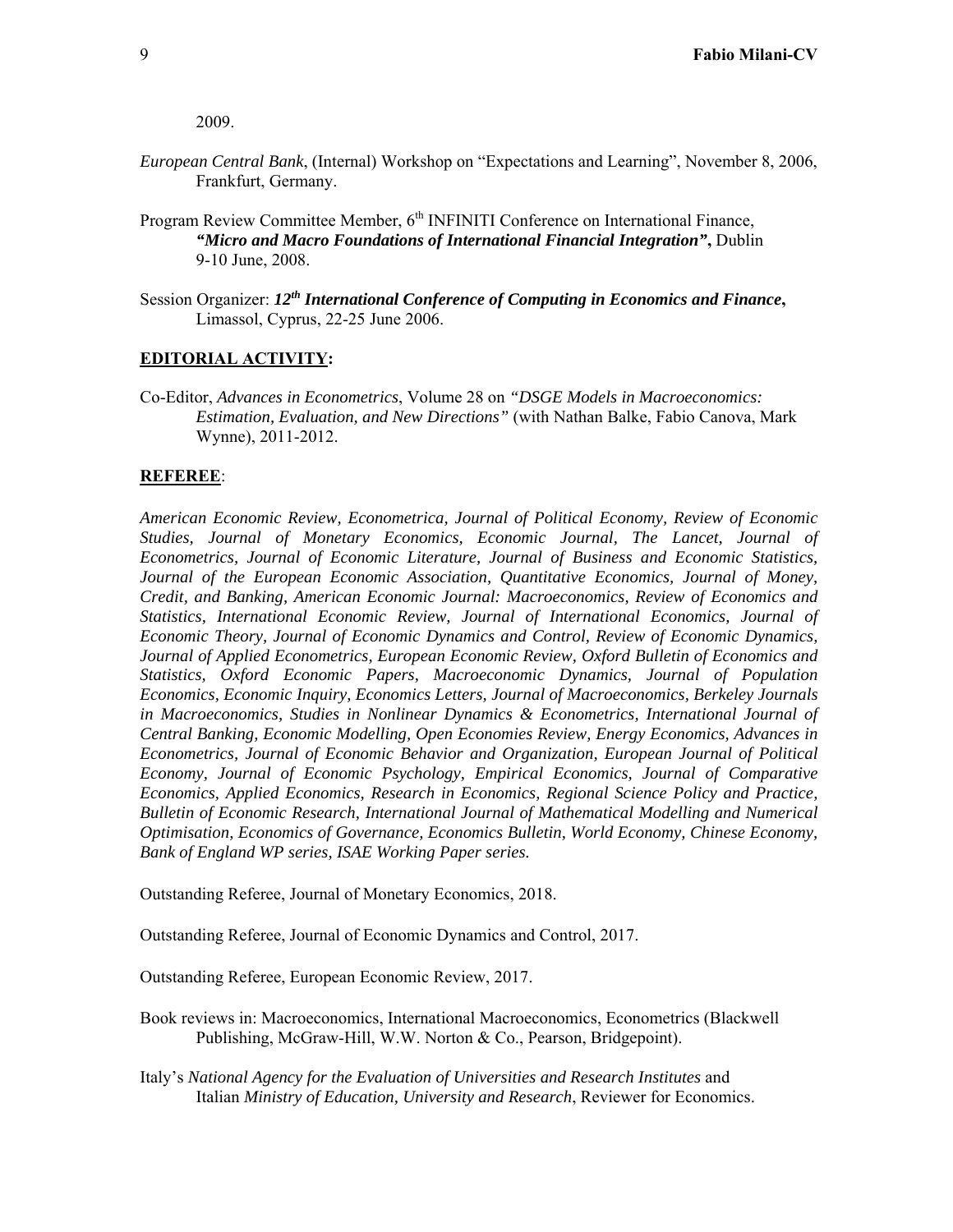Italy's *Ministry of Education, University and Research*, Reviewer of Grant Proposals.

Poland, *National Science Center*, Reviewer of Grant Proposals.

Czech Republic's *Czech Science Foundation*, Reviewer of Grant Proposals.

*Kuwait Foundation for the Advancement of Sciences*, Reviewer of Grant Proposals.

*Oak Ridge Associated Universities* (*ORAU*), Reviewer.

#### **LANGUAGES:**

Italian (native), English, French (basic).

#### **UNIVERSITY & DEPARTMENTAL SERVICE**:

Director of Graduate Studies, July 2019 – present. Director of the Undergraduate Honors Program in Economics, July 2017 – June 2019. First-Generation First Quarter Challenge (FGFQ) program, Faculty Ally, Fall 2021-present. First Generation Faculty Initiative, Faculty Member, 2015-present. UCI Study Abroad Center, Faculty Liaison for Economics, 2015-present. DECADE Mentor for Economics, August 2017 – December 2018. Council on Educational Policy (CEP), Academic Senate, Member, Sept. 2017 – Aug. 2018. Subcommittee on International Education (SCIE), Academic Senate, Member, Sept. 2017 – Aug 2018. Member, Graduate Dean's Dissertation Fellowship (GDDF) Review Committee, 2018, 2019. Member of the Selection Committee for the Alice B. Macy Outstanding Undergraduate Paper Award, 2018. Member of the Selection Committee for the Social Sciences Outstanding Honors Thesis Award, 2018, 2020, 2021. Chair, Faculty Recruitment Committee (Macroeconomics position), 2013/14. Senate Subcommittee on Courses & Continuing, Part-Time, & Summer Session Education (SCOC), Member, Nov. 2010-Aug. 2013. Board on Undergraduate Scholarships, Honors and Financial Aid (BUSHFA), Member, Fall 2012- Winter 2013. Ph.D. Candidacy Committee (External Member), Merage School of Business, September 2010, August 2011 (Ph.D. Candidates: Sujung Choi, Chengdong Yin). Fulbright scholarship, UCI Interview Panel Committee, August 2010. WASC (Western Association of Schools and Colleges) review committee in Econometrics (review for undergraduate and graduate core sequences in econometrics), Spring 2010. Macroeconomics Workshop organizer, Spring 2010, Fall 2011-Spring 2012. Faculty Recruitment Committee (senior macro & junior international positions), 2006/07. Ph.D. Candidacy Exam Committee, June 2006, December 2007, December 2010, March 2011, December 2011. UROP, Undergraduate Research Opportunity Program advisor (2005, 2007, 2013).

## **COMMUNITY EVENTS**:

Social Sciences Expert Speaker Series: *"Economics and Public Policy"* with UCI Economists, Speaker (along with David Brownstone, Jan Brueckner, David Neumark).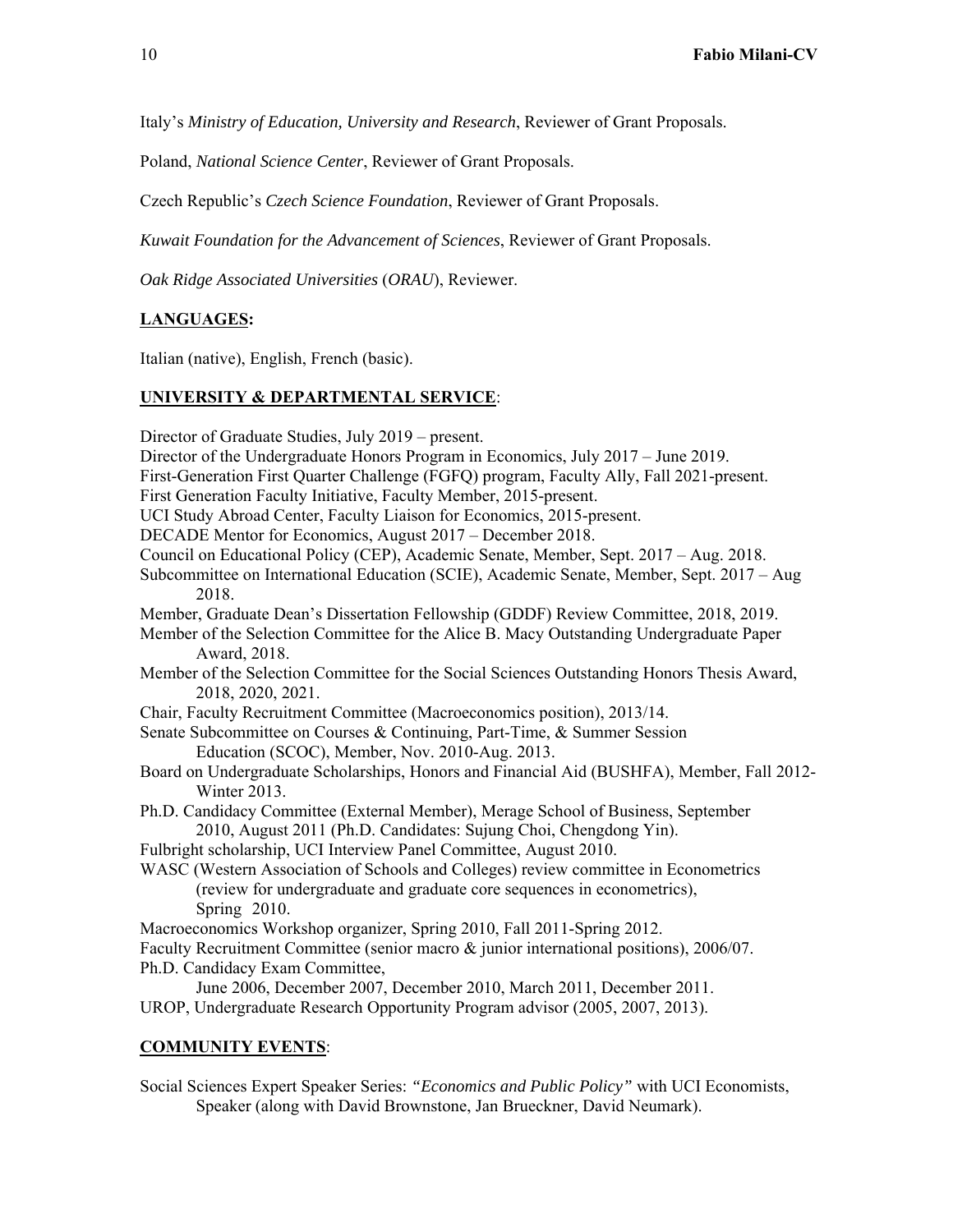Presentation: *Psychology and the Business Cycle*. February 24, 2011.

# **STUDENTS**:

|  | <b>Graduate</b> (academic years, role, & first placement): |  |  |  |  |
|--|------------------------------------------------------------|--|--|--|--|
|--|------------------------------------------------------------|--|--|--|--|

| Gabriela Best              | 2004-10 | Chair,<br>Ph.D. Dissert. Committee        | Missouri State University, Assistant<br>Professor, now at Cal State Fullerton.         |
|----------------------------|---------|-------------------------------------------|----------------------------------------------------------------------------------------|
| John Treadwell             | 2005-10 | Chair,<br>Ph.D. Dissert. Committee        | Fannie Mae                                                                             |
| Nathan Fiala               | 2004-09 | Member,<br>Ph.D. Dissert. Committee       | World Bank, now University of<br>Connecticut, Assistant Professor                      |
| Jibonayan Raychaudhuri     | 2005-09 | Member,<br>Ph.D. Dissert. Committee       | University of Essex, Lecturer (Assistant<br>Professor), now University of East Anglia. |
| Esther Hee Wong Lee        | 2004-10 | Member,<br>Ph.D. Dissert. Committee       | IHS, now Cal Baptist University (Assistant<br>Professor)                               |
| Sung Ho Park               | 2006-11 | Chair,<br>Ph.D. Dissert. Committee        | Bank of Korea                                                                          |
| Yo-Long Lin                | 2005-09 | Member, Dissert.<br>Ph.D. Cand. Committee | National Chi Nan University, Taiwan,<br><b>Assistant Professor</b>                     |
| Ashish Rajbhandari         | 2007-12 | Chair,<br>Ph.D. Dissert. Committee        | Stata Corp, now at Amazon                                                              |
| Ryan Baranowski            | 2008-13 | Member.<br>Ph.D. Dissert. Committee       | Coe College, Assistant Professor                                                       |
| David Licata               | 2008-   | Member,<br>Ph.D. Dissert. Committee       |                                                                                        |
| Cathy Zhang                | 2008-13 | Member,<br>Ph.D. Dissert. Committee       | Purdue University, Assistant Professor                                                 |
| Arshad Rahman Mohammad     | 2008-13 | Member,<br>Ph.D. Dissert. Committee       | Indian Institute of Technology Kanpur,<br><b>Assistant Professor</b>                   |
| Rui Liu                    | 2007-13 | Member.<br>Ph.D. Dissert. Committee       | San José State University,<br><b>Assistant Professor</b>                               |
| Michelle Kim               | 2006-08 | Master in Economics,<br>Committee Member  | Glendale College,<br><b>Assistant Professor</b>                                        |
| Christopher Elias          | 2009-14 | Member,<br>Ph.D. Dissert. Committee       | Eastern Michigan University,<br><b>Assistant Professor</b>                             |
| David Conway               | 2009-15 | Chair.<br>Ph.D. Dissert. Committee        | Gurtin Fixed Income                                                                    |
| Stephen Cole               | 2010-15 | Chair,<br>Ph.D. Dissert. Committee        | Marquette University, Assistant Professor                                              |
| Mario R. Silva             | 2012-17 | Member,<br>Ph.D. Dissert. Committee       | Tongji University, Assistant Professor, now<br>at Hong Kong Baptist University         |
| Eder Fabricio Santos Souza | 2013-16 | Chair, Master in Economics                | Banco Central do Brasil                                                                |
| Pratiti Chatterjee         | 2013-18 | Chair, Ph.D. Dissert.<br>Committee        | University of New South Wales, Sydney,<br>Lecturer (Assistant Professor)               |
| Nikolaos Charalampidis     | 2013-19 | Chair, Ph.D. Dissert.<br>Committee        | Laval University, Quebec City, Assistant<br>Professor                                  |
| Francisco Ilabaca          | 2015-20 | Chair,                                    | U.S. Treasury (Office of Financial                                                     |